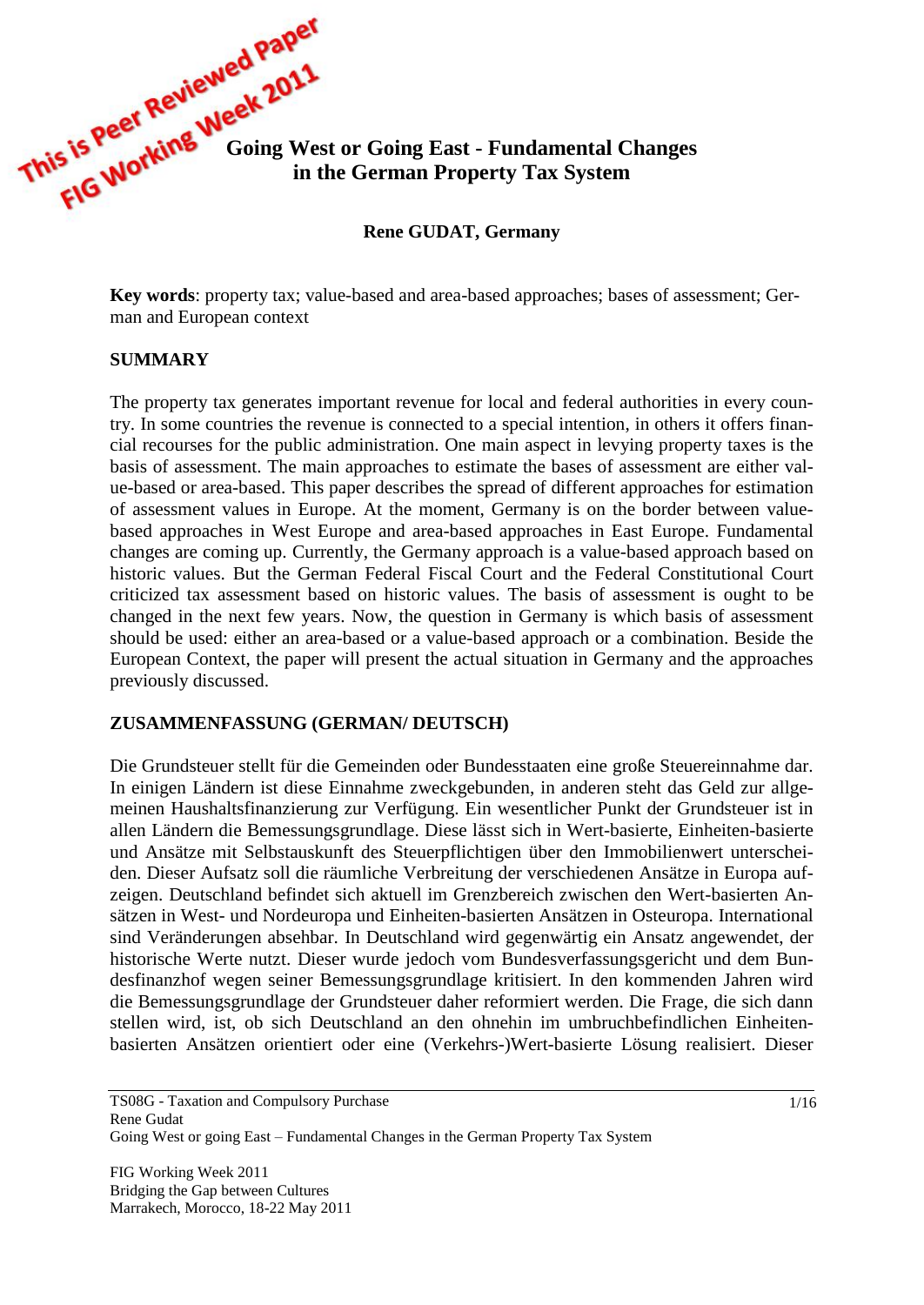Aufsatz wird die Reformdiskussion zur Grundsteuer in Deutschland beschreiben und die vorgeschlagenen Modelle in den europäischen Kontext einordnen.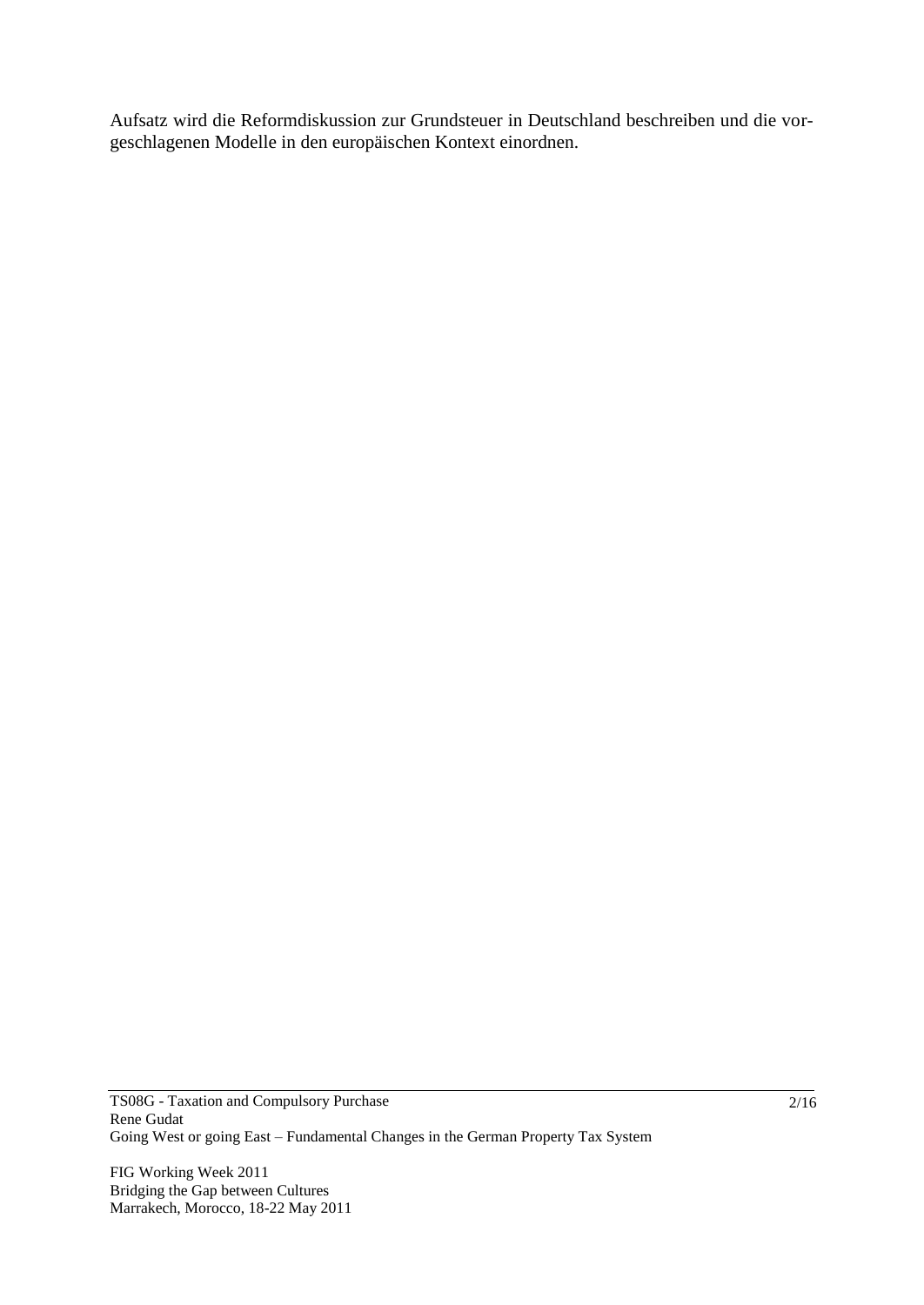# **Going West or Going East - Fundamental Changes in the German Property Tax System**

#### **Rene GUDAT, Germany**

### **1. INTRODUCTION**

The property tax generates important revenue for local and federal authorities in every country. In some countries the revenue is connected to special appropriation, in others it offers financial recourses for the public administration. In the majority of countries the property tax accord to the municipality. Figure 1 shows the part of property tax revenue on total revenue of the municipalities in different countries. The part of property taxes to finance municipalities is different. In some countries municipalities are financed completely by property taxes in others there is only a little amount or even no direct revenue of property tax to the municipalities. In those cases the states levies the property taxes and allot a part of the revenue indirectly to the municipalities.



Figure 1: Part of property taxes on municipalities' revenue in some European countries. In some countries (\*) a part of the property tax goes remains as federal revenue

#### **2. FUNDEMENTALS ON BASES OF ASSESSMENT OF THE PROPERTY TAX**

In some countries property tax is levied only on the land value. In the majority of countries the property tax is based on the value of land, building and structures. In hardly any country the property tax is levied only on the value of the building. For the estimation of the amount of property tax that is to be paid an assessment value is necessary. The valuation of assess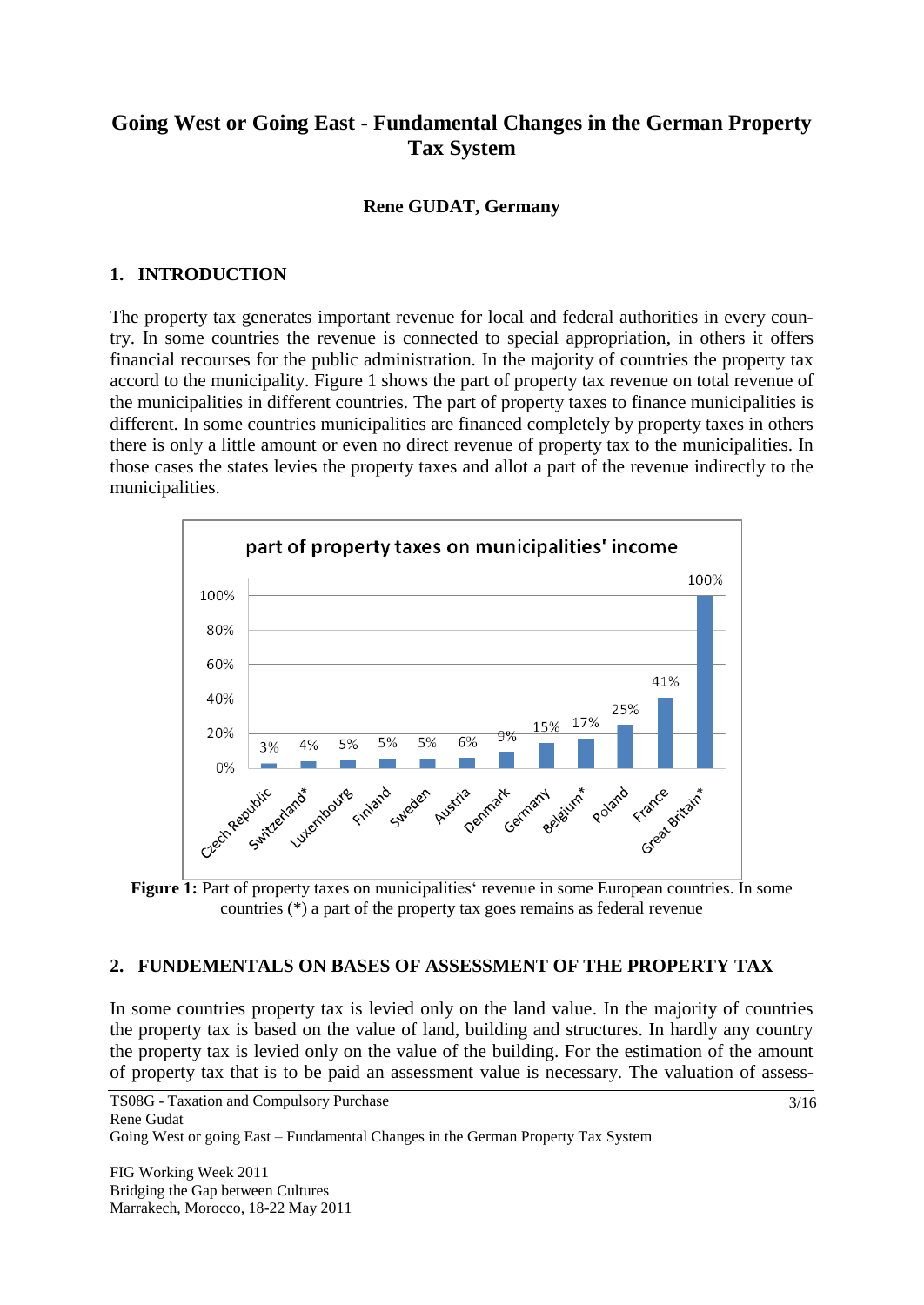ment value is topic of this paper. In many countries both land and buildings were assessed separately; there is one value for the land and another one for the building. The separation allows two different rates of assessment to be used for property tax.

The basis of assessment is a technical or monetary parameter, which is used for estimation of tax liability. For the valuation of the basis of assessment different approaches are possible. There are area-based, value-based and self assessment-based approaches (Bird & Slack, 2005). The value based approaches can be split up into market value-based and cadastral value based approaches.

Area-based approaches are normally based on area. The area factor is multiplied with an assessment factor. Usable Floor area or area of land can be used as area factor. The assessment factor could correct the use of buildings or the size of municipality. Often the assessment factor is described in a spatial zone. Sometimes area-based approaches are adjusted to the market level. Very often area-based approaches are used for the assessment of agricultural and forestry properties.

Value-based approaches use as value factor as basis of assessment. Generally this factor is linked to the market value based on the International Valuation standards (IVS) or a somehow approximation. The comparable sales method, the income capitalisation method or the replacement costs method can be used to estimate the market value. The land and property market is volatile and a valuation result refers to one single point in time (date of valuation). The dynamic market value is estimated by using contemporary transactions. Even the replacement value is to be adjusted to the market level to result a market value. Market values are characterized by their proximity to the market and their reference to an object. They could be estimated with mass appraisal approaches or individual valuation reports; valuation reports are assumed to have a higher accuracy. Within mass appraisal approaches similar objects are grouped and valued contiguously. The costs caused by application of mass appraisal approaches increases with spatial and factual differentiation of groups. But market value approaches requires an up to date data set and a regular revaluation, especially in volatile markets.

Cadastral Values are a value-based approach as well. They use lump sums for different variables. Cadastral values normally use rents of property. Rents are estimated as lump sum. Operational costs, vacancy rates and sometimes capitalisation rates are neither linked to the market nor a single property. In some countries there are huge differences between market and cadastral values. If cadastral values based in individual rents they are similar the best use market value at the same point of time. In many countries the greater the difference between date of valuation/ point of market and the point of assessment the greater the difference between market value and assessment value is. Unfortunately, large differences result a higher number of appeals. So it is necessary to have contemporary cadastral values: The larger the difference between the values the greater the amount of appeals.

Furthermore, there are some countries that use self-assessment approaches for the estimation of property taxes. The tax payer is asked to estimate the value of his own property. The au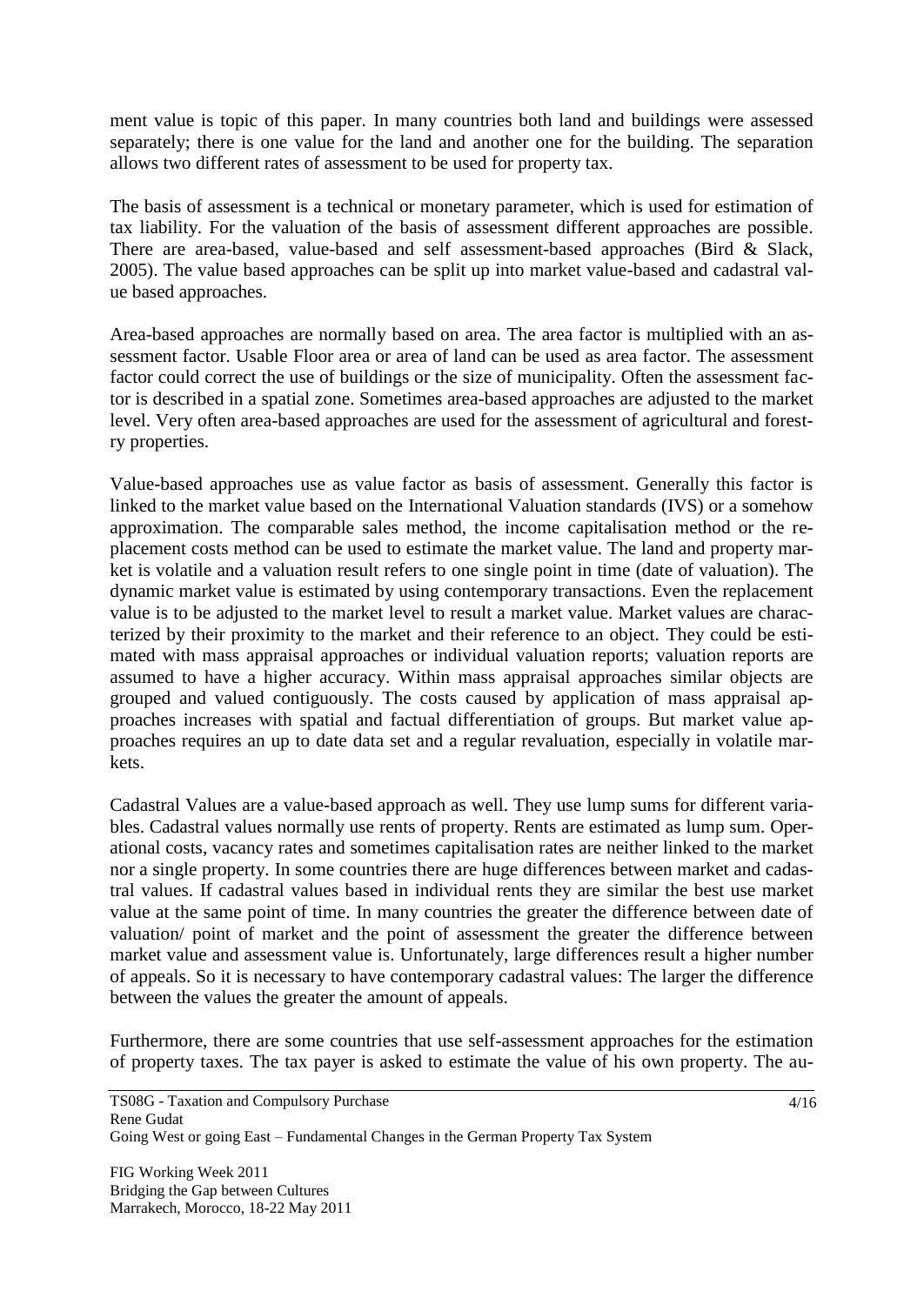thority or another interested person gets the legal right to buy the property for this or a little higher value stated by the tax payer. The tax administration needs a lot of money to force the rule and buy property. However, there are problems for the laymen tax payer to estimate the value of their property. This form of assessment is not very common anymore (Bird & Slack, 2005).

Market values are internationally assumed to be the fairest basis of assessment for tax purposes. The neighbourhood of every single property could be considered. But, value-based approaches are expensive, time-consuming and require a lot of experts. Studies showed that mass appraisal approaches are able to estimate the basis of assessment in a tolerable accuracy in a shorter time. Mass appraisal approaches are not able to consider encumbrances and legal rights, but for tax purposes this doesn't matter. Cadastral values especially if they are based on historic values - and area-based approaches as well - are much cheaper and easier to assess. There are hardly any expenses for maintenance. If they are introduced once, they produce stable revenue. The traceability of area-based approaches for the layman is better than dynamic value-based approaches. But there is an inequality between taxpayers left in area-based approaches. Not every property with the same size and physical characteristics gets the some effects of the market. So single family houses next to a beautiful lake are not the same in value as a quite similar house next to a sewage plant.

# **3. BASES OF ASSESSMENT FOR PROPERTY TAXES IN EUROPE**

#### **3.1 Bases of property tax assessment**

There are different bases of assessment in Europe. The situation in different countries is compared in many different papers (Gudat, 2010; McCluskey, 2010; Yuan, Connolly, & Bell, 2009; Lim, McCluskey, & Davis, 2008; Rossmann, 2006; Van den Noord, 2005 and Arbeitsgruppe "Kommunalsteuern", 2003). There are both area-based and value-based property taxes in Europe; self assessment of property for property tax is not common. Valuebased bases of assessment can be differenciated into static cadastre values and dynamic market values (see section 2). The spatial distribution is showed in Figure 2; for the illustration references named above have been used.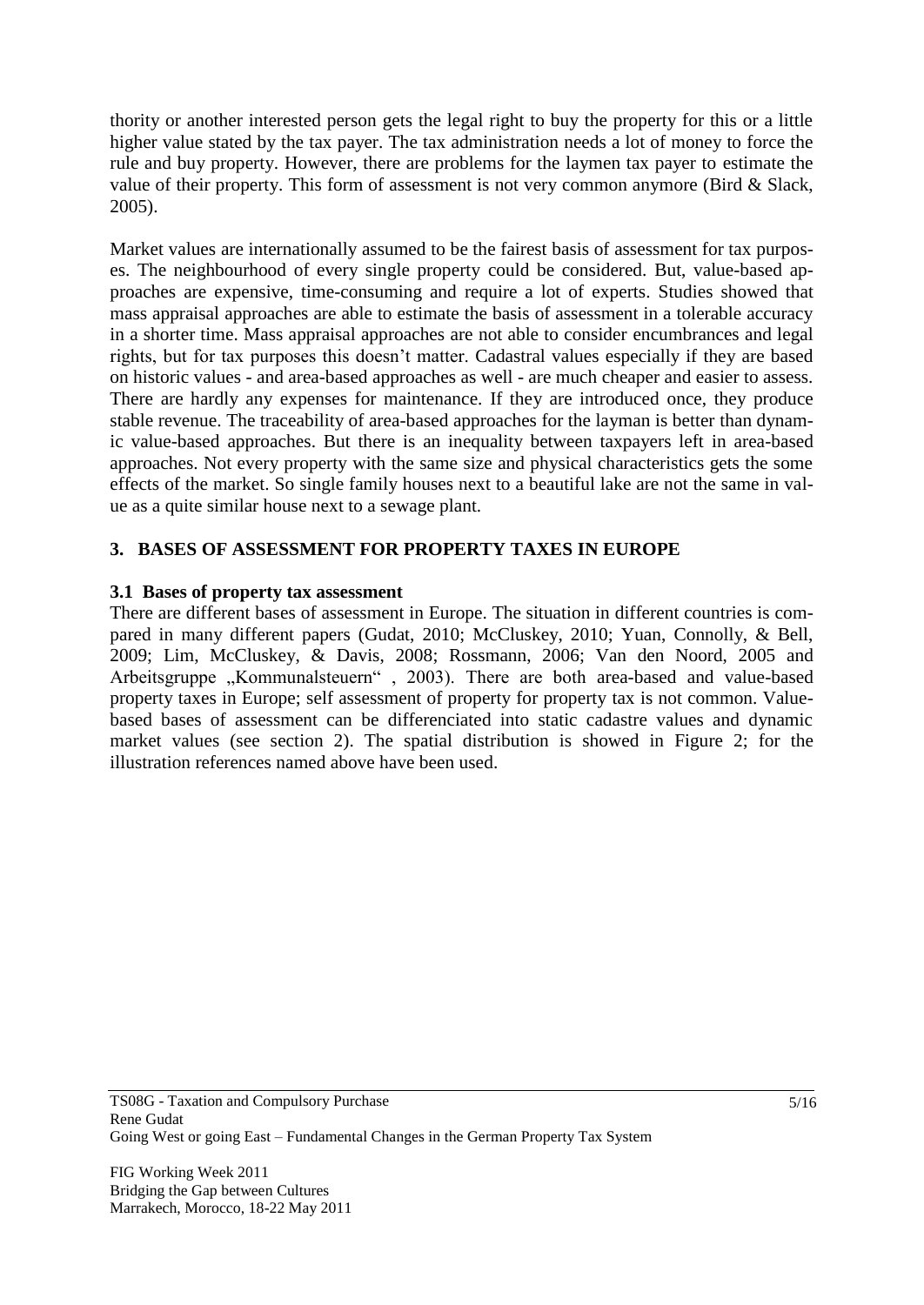

**Figure 2** The Figure shows the different bases of assessment of property tax and their use in Europe.

One can see a clear separation in europe. On the one hand there are area-based approaches in some countries on the other hand there are value based approaches in other. Figure 2 shows area-based approaches situatated in East Europe. Due to the breakdown of former centralised socialitic governments there still is a lack of high quality and comprehensive information of ownership, cadastral information and market information. Private ownership of land and/ or building had been abolished in almost every eastern european country for decates. The reintroduction of an open market for real property leads to a volitile development of prices and overheated markets were assumed. In the beginning of the 19'90s area-based approaches were very common in East Europe (McCluskey, 2010). The OECD and the national policies review those approaches. The main contras are the differences to the market level and the inquality of tax objects and tax payers. Almost every of these countries tested value-based approaches practically. All of the tested approaches were based on market values. At the moment, the introduction of value-based property taxes delayed due to adminstrative and technical problems (Bird, 2004 and Serres, 2008). It is oviously, that the number of countries using area-based approaches will decrease.

Figure 2 also shows many countries with cadastral values used as basis for property taxes; these countries are situated in the Central and South Europe. Cadastral values are approximations of market values. They are based on lump sum concepts for rent levels,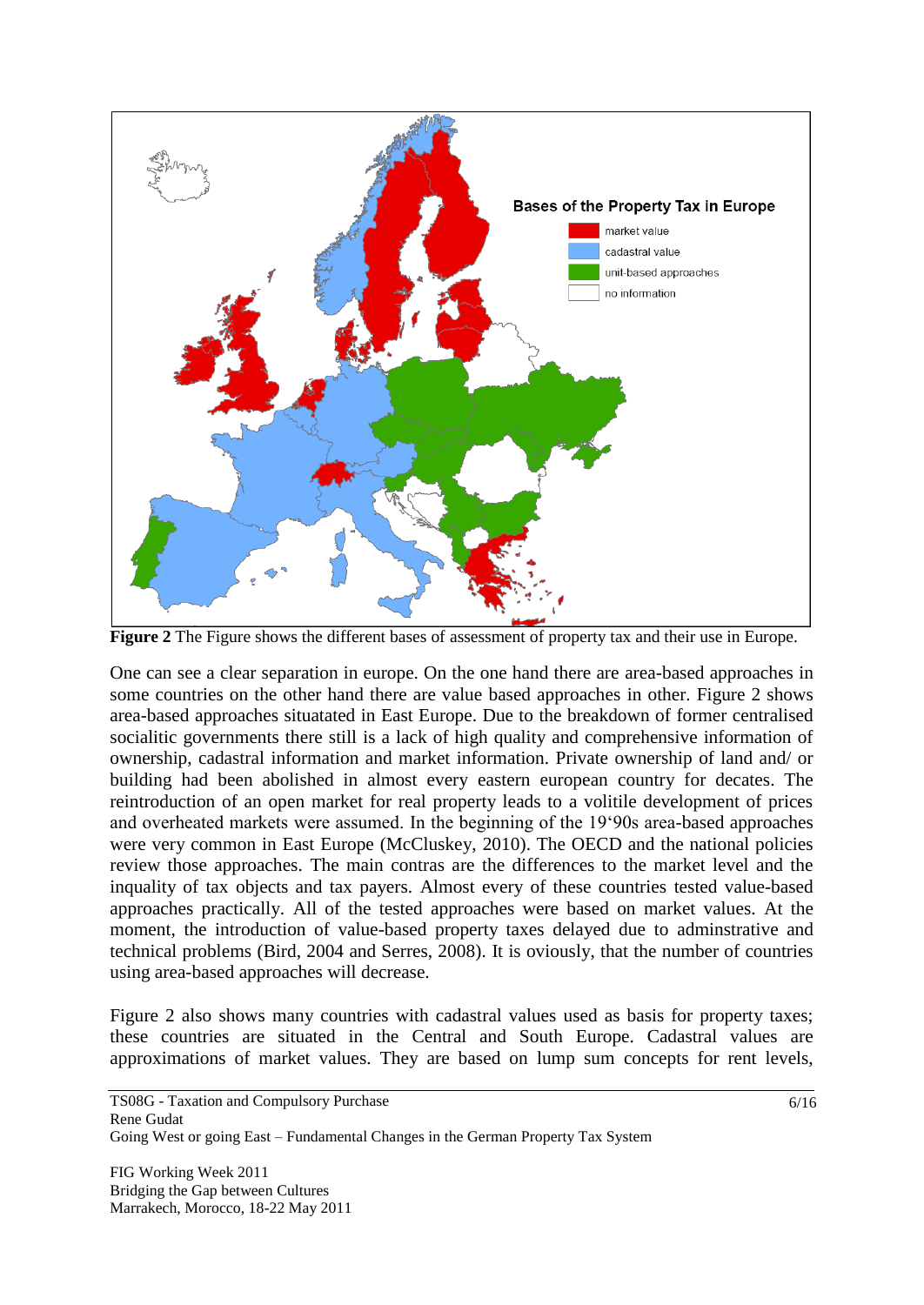capitalisation rates and operational costs; e.g. in france and spain. In some countries the parameters within a concept had been deducted from market level at a point in time back in the past; they are historic variables used in e.g. Germany, Austria and Belgium. Unlike values orientated on a volatile market level cadastral values are static. Cadastral values produces a stable revenue, but if a market level change the value of every single property and the assets of the tax payer change, too. The capitalisation of historic variables had been discussed on different national levels. Some national courts narrowed the use of these values for tax purposes. The Austrian Federal Constition Court prohibidet the use for inheritance and gift taxes; the German one did as well. For some countries the OECD recommended adjustment of cadstral values to the market level. So one can assume the number of countries using cadastral values will decrease in future.

The third basis for property tax showed in Figure 2 are market values. Market values are used in northern european and some central european countries. These countries are told to have land and property markets on a highly developed economic level. Some of these also have a very volitile market level. In Finland, the UK and Sweden growth of about nearly 20 per cent in only one year occured in some regions while other regions decline or remain static in the same year. Unlike bases using cadastral values these market-based values reflect current development of the land and real market. In many countries using market values there are collections of purchase prices and transaction details. The analysed results are used in mass appraissal approaches. Mass appraisal approaches commonly use components of the comparable sales or the income capitalisation approach. Beside this, there are approaches that uses econometric models to analyse sales prices (Borst, McCluskey 2008; Thompson, Jr. 2008). Estimations of the quality and accuracy of mass appraisal approaches are rare and could be a topic for some future studies. Some practical evidences showed that there is only a small differnce between market values and market value based assessment values in active markets (de Vries, Jansen, Lamain, Boelhouwer, & Coolen, 2006; Arbeitsgruppe "Grundsteuer auf der Basis von Verkehrswerten", 2010). Due to the developments in East Europe one can assume an increase of countries using approaches based on market values in Europe.

The research in different countries showed that especially former socialistic countries will change their system of property tax in the next few year; some preliminary studies have already been done. Besides area-based approaches static value-based approaches had been critized for there inequality of taxpayers caused by historic values. One can assume that Figure 2 will become more painted red in the future.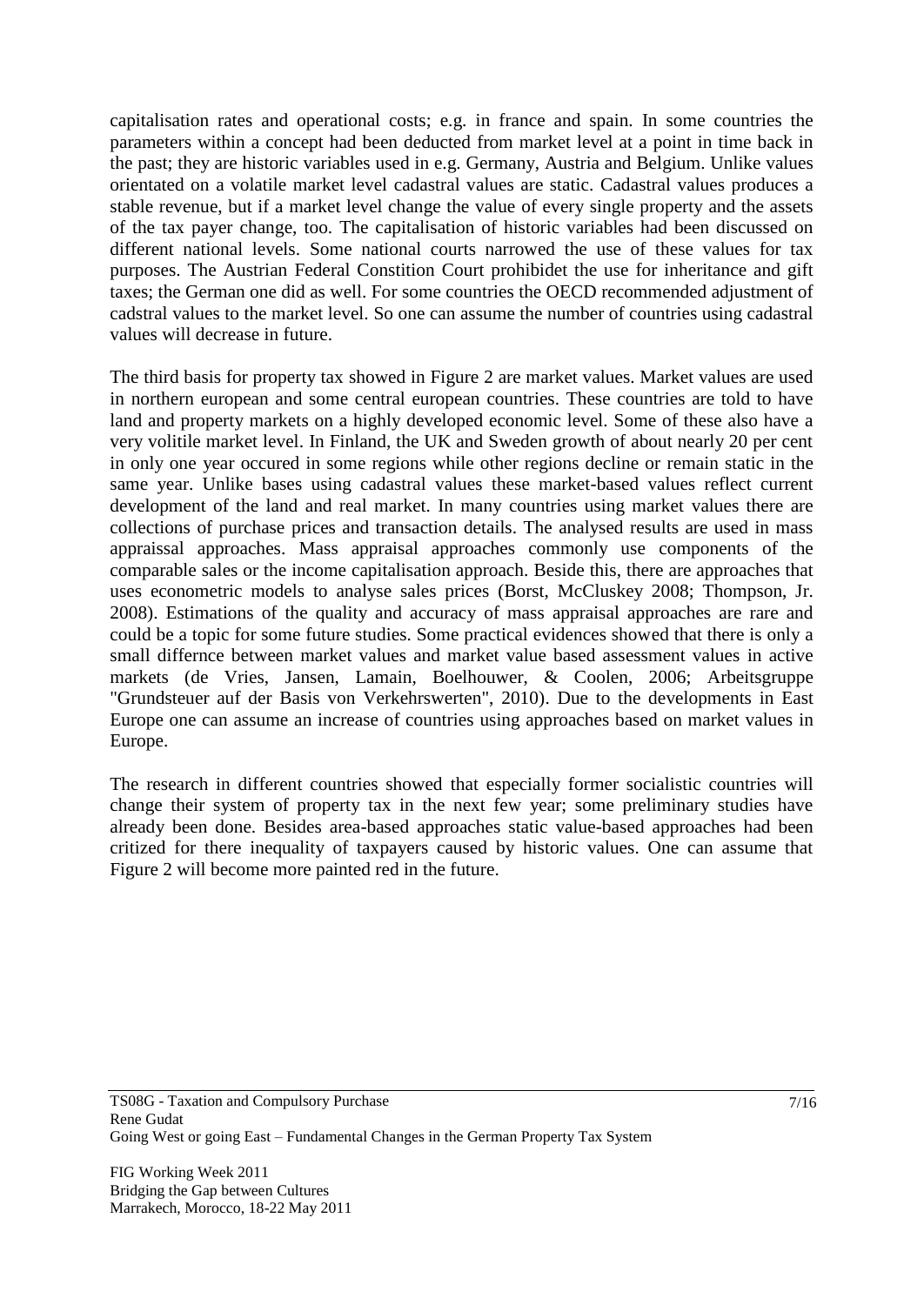#### **3.2 Target of property tax assessment**



**Figure 3**: The Figure shows different targets of assessment for property tax and their use in Europe. Market Values are due to dynamic Market Values and static Cadastral Values shown in Fig. 2.

While Section 3.1 shows the basis of assessment, this section shows a higher target of the tax bases. Both dynamic market and static cadastral values are finally market-based approaches; both targeting the market value. The cadastral value is just a simplification of the market value; it's an approximation. Area-based approaches are mainly used in East Europe; market values are used in West Europe instead (see Figure 3). As showed above, the spatial distribution is going to be changed. East Europe tries to perform property taxes based on market values. Area-based approaches are unable to recognise the development of land and real estate markets. But they are easier to administer and maintain by the tax administration. Although area-based approaches are easy to understand by the tax payer, they are still not fair. Valuation leading to the market value is difficult to understand for laymen, but due to paid attention on value effecting characteristic they produce tax equality. In many cases market values are estimated by using mass appraisal approaches. Examples from the Netherlands, Sweden and Denmark showed that costs can be minimized by an efficient process design of mass appraisal approaches and use of assessment results for third-party purposes (Kathmann, Kuijper 2006; Muller 2000; Muller 2005).

Experiences from other European countries in using market-based approaches showed that a

TS08G - Taxation and Compulsory Purchase Rene Gudat Going West or going East – Fundamental Changes in the German Property Tax System 8/16

FIG Working Week 2011 Bridging the Gap between Cultures Marrakech, Morocco, 18-22 May 2011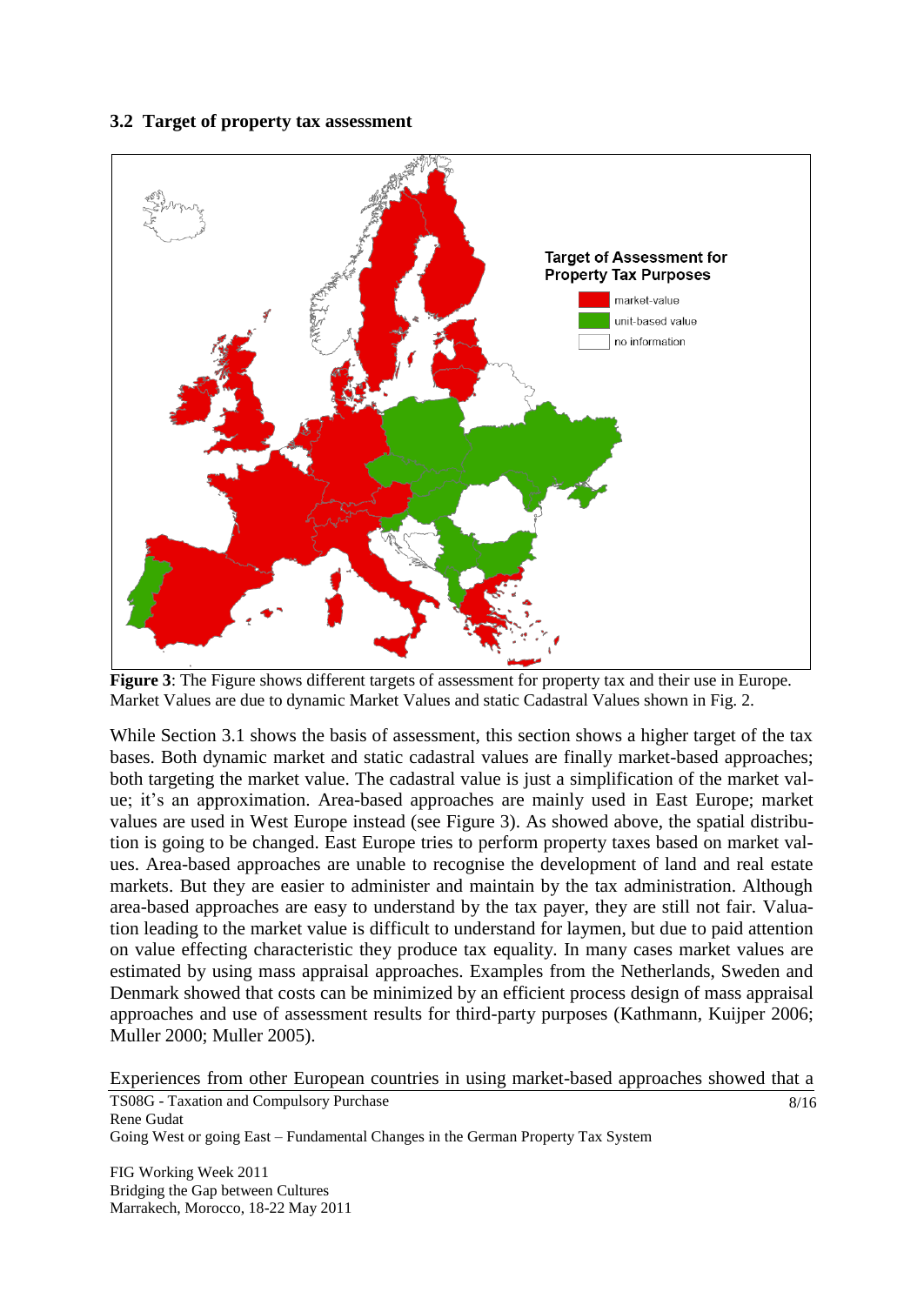regular revaluation of assessment values leads to an evident reduction of appeals against property tax. Whether is stays unclear, if a low processing time and a reduced number of appeals justify a regular revaluation of all properties. In the end, it has to been noticed that even if the laymen tax payer couldn't understand every single part of valuation, he still owns an idea of the value of his/ her own property. So he is able to evaluate the value. In some countries like die United States and the United Kingdom tax payer can search the tax register to compare their taxes to the taxes of their neighbours. In a lot of countries it is possible to refute an assessment value by presenting a detailed valuation report for a single property.

# **4. THE CURRENT PROPERTY TAX IN GERMANY**

The property tax in Germany is levied on agricultural land, forest land and built and unbuilt sites. There are about 35 Million tax objects. The property tax is stable revenue for municipalities with yearly tax revenue of about 10.7 Billion Euros. The current property tax system uses standard assessment values, assessment factors and rates of assessment.

#### property tax = standard assessment value  $\times$  assessment factor  $\times$  rates of assessment

The standard assessment value (*Einheitswert*) was formally used for many different taxes, e.g. inheritance and gift tax and property tax. It is defined in the German tax valuation act. After a decision made by the Federal Constitutional Court in June 1995 the use of historical values is not longer allowed for purposes, which taxes different kind of goods. Immovable property had been taxed on a standard assessment value while shares and money were taxed on market values. The decision also said that the standard assessment value is not a market value. Nowadays, the standard assessment value is only used for the property tax. By law, the tax administrations ought to declare the standard assessment value every six years. So the assessment value should approximate the market value. But, the last declaration of market values was in 1964 for Western Germany and in 1935 in Eastern Germany; besides this there are some more dates, which are subject for assessment. At the moment, the standard assessment value is a historical value and is discussed to be reformed. The standard assessment value is the basis of assessment (for property tax) in Germany.

The assessment factor (Steuermesszahl) is an equal national factor to adjust standard assessment values countrywide. Different kinds of property use different assessment factors. For single family house it is 2.6 per mill, for semi-detached houses it is 3.1 per mill and for other purposes it is 3.5 per mill of the standard assessment value; for agricultural and forest land there is a special assessment factor. The national assessment factor allows the application of only one single rate of assessment for every municipality. The multiplication of the standard assessment value and the assessment factor results the taxable amount for the property tax for the object (*Steuermessbetrag*).

However, the rate of assessment (*Hebesatz*) is a factor of the municipality. Every municipality defines their own rate of assessment. It is to be used for all kinds of property. The rate of assessment is between 250 and 810 per cent of the taxable amount for the property tax; the average rate is 388 per cent in Germany. The rate of assessment orientates at the expenses of the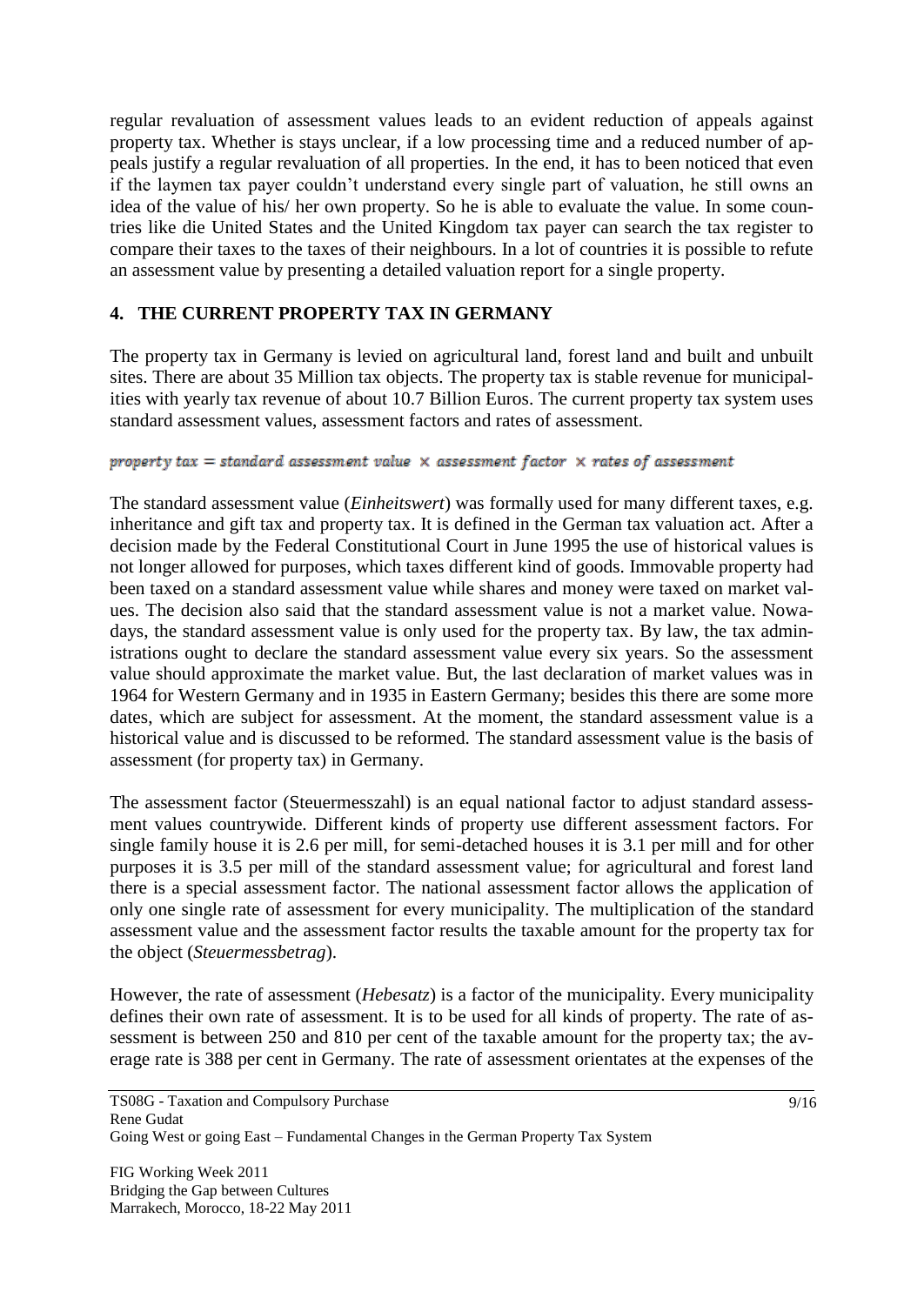municipality. The taxable amount for the property tax and the local rate of assessment results the amount of property tax, which is to be paid.

So for a single-family house with a market value of 200,000 Euros the standard assessment value is much below the market level. It is assumed that the standard assessment value is 50,000 Euros. For single family houses an assessment factor of 2.6 per mill is to be used. The taxable amount for this property is 130Euros for every comparable property in the country. In a single municipality with an assumed rate of assessment of 400 per cent the amount of property amounts to 520 Euros.

The property tax in Germany is mainly criticised for its basis of assessment. A historical value doesn't consider the development of property markets of about 46 years; the property characteristics are still fixed on the level of 1964 or even before. The property market is developing quit volatile, but spatially different. This leads to an unequal treatment of tax payers. As the Federal Constitutional Court declared, there is inequality between different kinds of goods. By the way, due to different bases of assessment for different taxes there are higher expenditures for personal and time. So the property tax and especially the basis of assessment are to be reformed. First steps had been done nearly twenty years ago. But at the moment the models, which could be used, are still under construction (see section 5).

# **5. ATTEMPTS TO REFORM THE GERMAN PROPERTY TAX**

As showed in section 3 there are many reasons to reform the German property tax. As showed in section 4 there are different types for the basis of assessment in Europe. The following section will present the discussed models for a new basis of assessment. They will be analysed in the European context.

### **5.1 Discussed reform models in Germany – (First) three parts of the reform**

Up till now, there were three parts in the discussion to reform the German property tax system: The First Part started 1995, the second part started in 2002 and the third part started in 2006. All parts were caused by fundamental judicial decisions of national courts. They were followed by political debates. There is no doubt, that tax has to be reformed in future. But it is not clear how many more parts of discussion will be needed. Currently the property tax is legislated in national law, but federal states have an important participation.

### 5.1.1 First Part: form 1995 to 2002

After the decision of the Federal Constitutional Court on levying inheritance taxes on standard assessment values in 1995 the responsible conference of finance ministers of the federal states and the federal republic introduced a working group to reform the property tax, some ideas had been made before. This working group was asked to prepare different models to change the basis of assessment. There were three different models prepared and tested by an assigned independent institute (Lehmbrock & Coulmas, 2001). The first model (so called model A) uses the area of land and the usable floor area. Both were multiplied with assessment factors: 0.1 Euro per square meter land and 0.5 Euros per square meter floor area. There was no connection to the market value of the property. This model only multiplies areas of the tax object.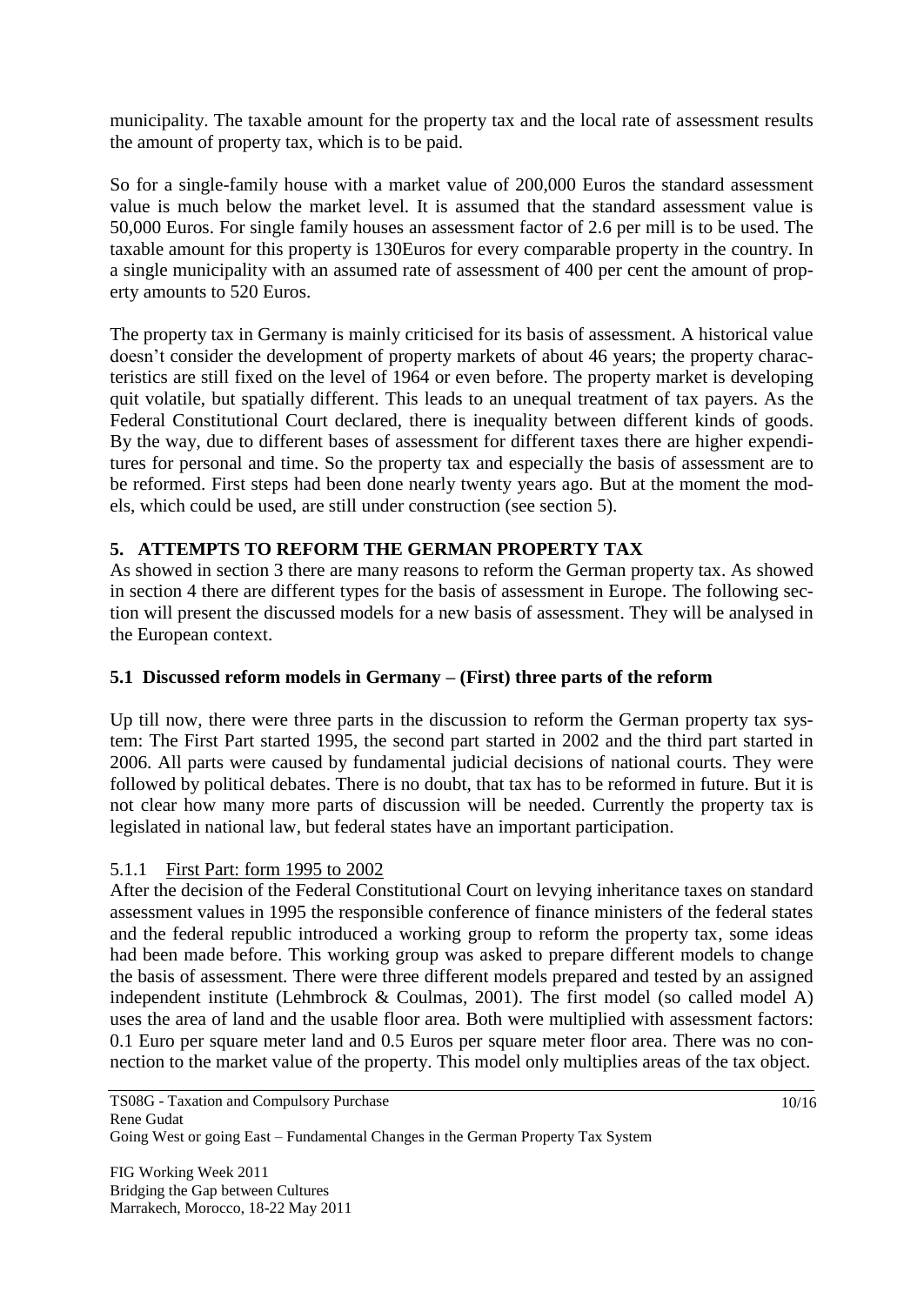#### basis of assessment = land area  $\times$  assessment factorland + usable floor area  $\times$  assessment factorbuilding

The second model (model B) also uses two parts: one for the land and another one for the building. The assessment value of the land ought to be estimated by using standardised ground values and the area of land. Unbuilt (100%) and built (70%) sites get different factors, so development of property could be promoted. The assessment value of the building ought to be estimated by using standardised replacement costs multiply them with the usable floor area and depreciate the value by age. In this model there was also a national assessment factor, which separates built and unbuilt sites another time. Although model B is value affected, it is obviously no market value. It doesn't consider value effecting characteristics very well.

```
basis of assessment = (land area \times standardised ground value \times factor<sub>built/unbuilt</sub>
+ f_{deprecision by age} (replacement costs \times usable floor space )) \times assessment factor
```
The third model (Model C) is based on land values. It uses standardised ground values, the land area and an assessment factor. A modification of model C regarding the amount of land of every tax object had also been tested. This aforesaid model is a simple combination of value-based and area-based approaches, but they only consider unbuilt land values. The values of structures, which are normally the major part of the market value, were not included.

basis of assessment = (land area  $\times$  standardised ground value  $\times$  0.8)  $\times$  assessment factor

The federal ministry of finance refused to start legislation. The federal states were asked to start legislation at this point, but they didn't do. The federal states were not able to compromise on one model. All of the models had some disadvantages. Major aspects were the introduction, the ability to maintain and administer the bases of assessment and the equality of tax payers.

#### 5.1.2 Second Part: 2002 to 2006

In 2002, the property tax reform tried once again. The conference of finance ministers assigned Bavaria and Lower Saxony to develop a new model. In 2003, North Rhine-Westphalia replaced Lower Saxony in this working group. Both, North Rhine-Westphalia and Bavaria, presented a model in 2004 (so called *nomenclature model*). It was slightly different to the former model B. The value of the land ought to be estimated by using standardised ground values, which are considered to 70 % of their value for built properties. The Value of structures is estimated by using standardised replacement costs, which are given for five different types of buildings. The depreciation by age has been omitted.

basis of assessment = (land area  $\times$  standardised ground value  $\times$  factor<sub>built/unbuilt</sub> + replacement costs  $\times$  usable floor space  $) \times$  assessment factor

Within this model the tax administration or the local authorities got more relevance. This model is a combination of value-based and area-based approaches. But as in the previous part (see section 5.1.1) the initiative for legislation remained undone and the conference of finance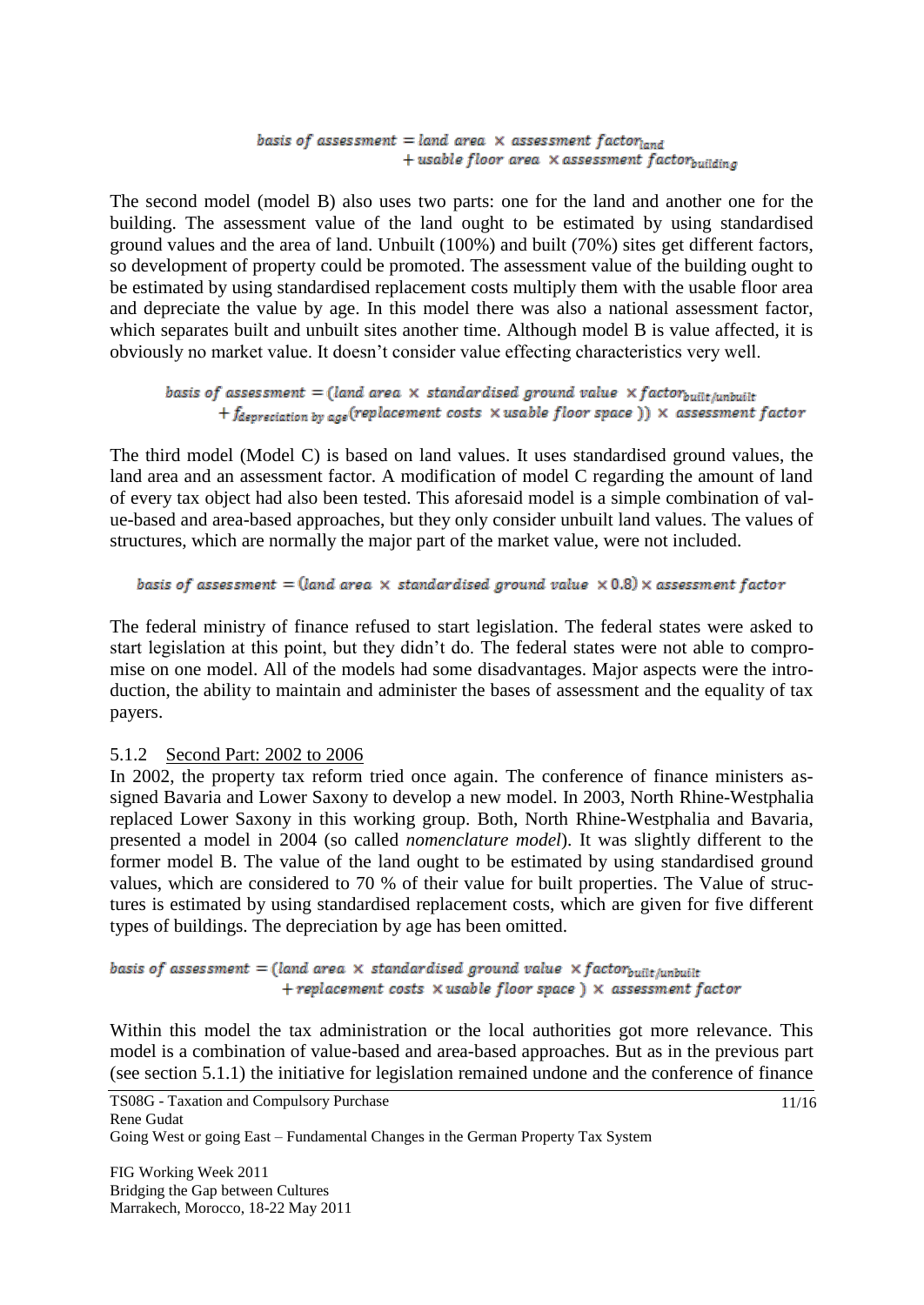ministers noticed some need to adapt the model. One major criticism was the shift of tax burden for tax payers.

# 5.1.3 Third Part: 2006 and later

In November 2006 the Federal Constitutional Court pronounced the use of the standard assessment value inadequate for assessment using different bases of assessment. On the one hand there are values pointed in 1964 and on the other hand there are some pointed in 1935. This was against treatment of equality written in Article 3 of the German Constitution. The court explicitly accepted the use of mass appraisal approaches and market values as one possibility to estimate a fair basis of assessment. In 2010 four different models were presented. Only these models are available for decision at the moment. Older models are not considered.

The first model was presented by the federal states of Bremen, Berlin, Lower Saxony, Schleswig-Holstein and Saxony. This model is lean on approaches practically used in the Netherlands and Denmark for property tax purposes. By using property market transaction a multiple regression model is estimated by using value effecting characteristics. This multiple regression model produces standardised property factors in Euros of market value per square meter of area. So for the great majority of tax objects bases of assessment could be assessed. Only for special purpose objects or property for which there is no open market a special assessment is necessary. This model estimates a basis of assessment next to the market value (Arbeitsgruppe "Grundsteuer auf der Basis von Verkehrswerten", 2010).

The second model had been presented by the federal states of Bavaria, Baden-Wuerttemberg and Hesse. This model uses factors of equivalence to differentiate residential property, commercial property and unbuilt sites. Standardised ground values are not included in this model anymore. The model only uses land area and usable floor area. It is an area-based approach (Arbeitsgruppe der Länder Baden-Württemberg, Bayern und Hessen, 2010).

> basis of assessment = (land area  $\times$  equivalence factor<sub>land</sub> + usable floor area  $\times$  equivalence factor<sub>building</sub>)

There is another model combining the aforesaid model and the former *nomenclature model* (see section 5.1.2). Instead of using replacement costs equivalence factors ought to be used. A fourth model use single valuations for every single property in a standardised form like it has to be done for inheritance and gift tax.

At the moment, the models ought to be tested on their applicability. There are two mainstreams within the discussion. One is for the market value-based model (first model), the other one is for the second model. The models will be presented to the conference of finance ministers in spring 2011. After that they will be discussed politically. Currently it is open, which von will be chosen.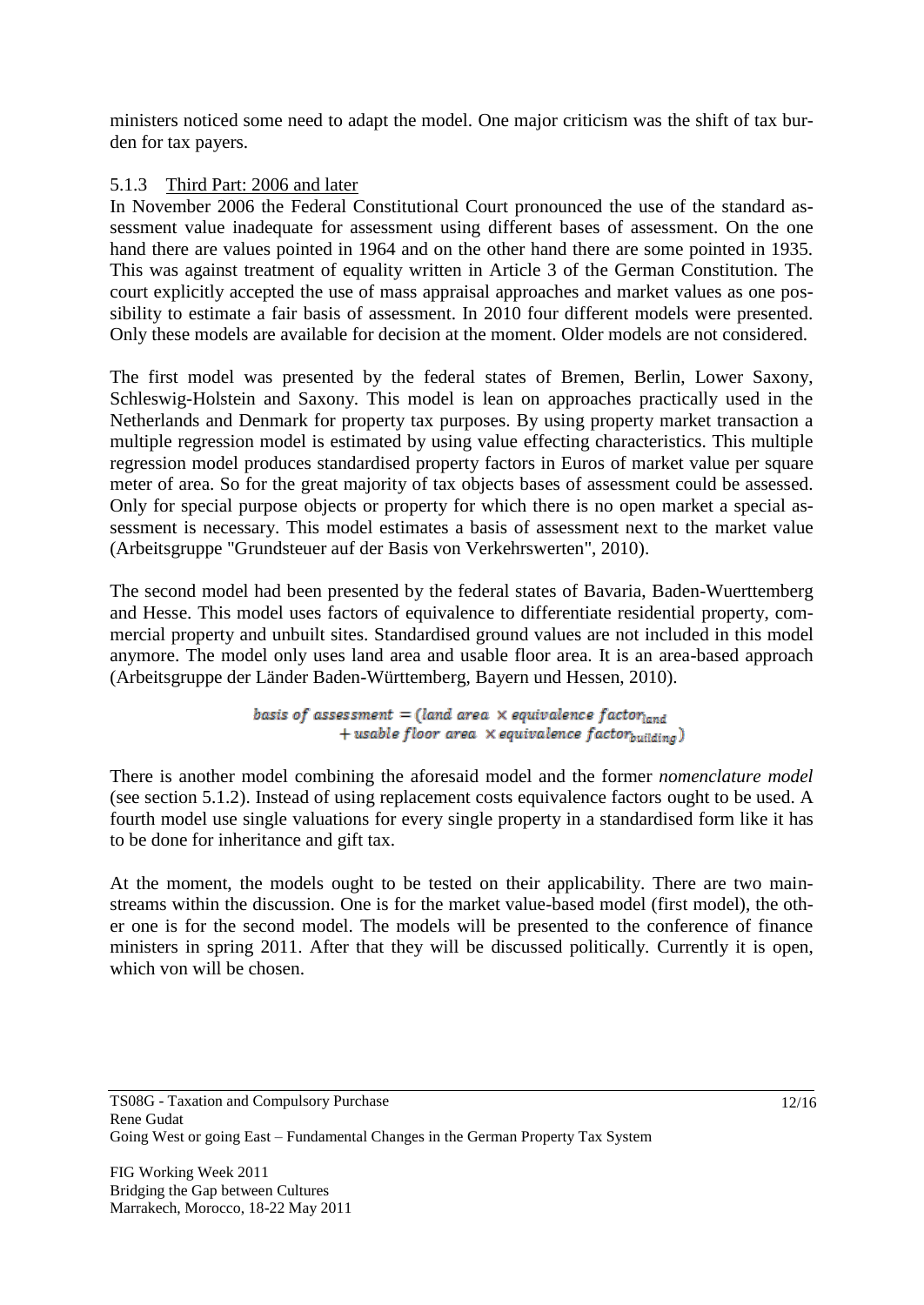# **5.2 Systematisation of the different reform models**

| Model                        | <b>Type of approach</b> |
|------------------------------|-------------------------|
| <b>First part: 1995-2002</b> |                         |
| Model A                      | area-based              |
| Model B                      | combined model          |
| Model C                      | value-based             |
| <b>Modified Model C</b>      | combined model          |
| Second part: 2002-2006       |                         |
| Nomenclature model           | combined model          |
| Third part: 2006 and later   |                         |
| <b>First model</b>           | value-based             |
| <b>Second model</b>          | area-based              |
| Third model                  | combined model          |
| <b>Fourth model</b>          | value-based             |

**Table 1:** The different models discussed in Germany can be classified according section 4.1.

According to section 4.1 the different discussed model can be classified. Some of the models are area-based approaches similar to those used in Eastern Europe nowadays. Some of the discussed models are value-based approaches. One is directly orientated to those used in the Netherlands and Denmark. Some models are combinations of value-based and area-based models.

Within the combined models the value of the land is estimated using standardised ground values, which are reflecting a market level (value-based part), and a value of the building estimated by using lump sums or equivalence factors, which are area based and not adjusted to the market(area-based part). In particular, the assessment of buildings and structures seems to be difficult because of the amount of value effecting characteristics.

### **5.3 FURTHER CONCLUSION FOR THE DEVELOPMENT IN GERMANY**

For valuation leading to a market value it is possible to estimate the market level. For the valuation of market values there is a variety of information available. The superior position obtains the 1960 introduced official committees of valuation experts. These committees are assigned by law to maintain purchase price collections and analyse them (Kertscher, 2004 and Kertscher, 2007). Official committees of valuation experts provide standardised ground values. Since the amendment of the Federal Building Code in July 2009 they are assigned to publish standardised property values including the value of land and building. This standardised property values are a similar to the result of the first model named in section 5.1.3. According to the law it should be no problem to use standardised property values or even the multiple regression model to estimate a basis of assessment. Standardised property values often fulfil the requirements on accuracy for valuation reports; the requirements on quality are normally higher than those for tax purposes. So in theory, it should be no problem to introduce a valuebased property tax in Germany.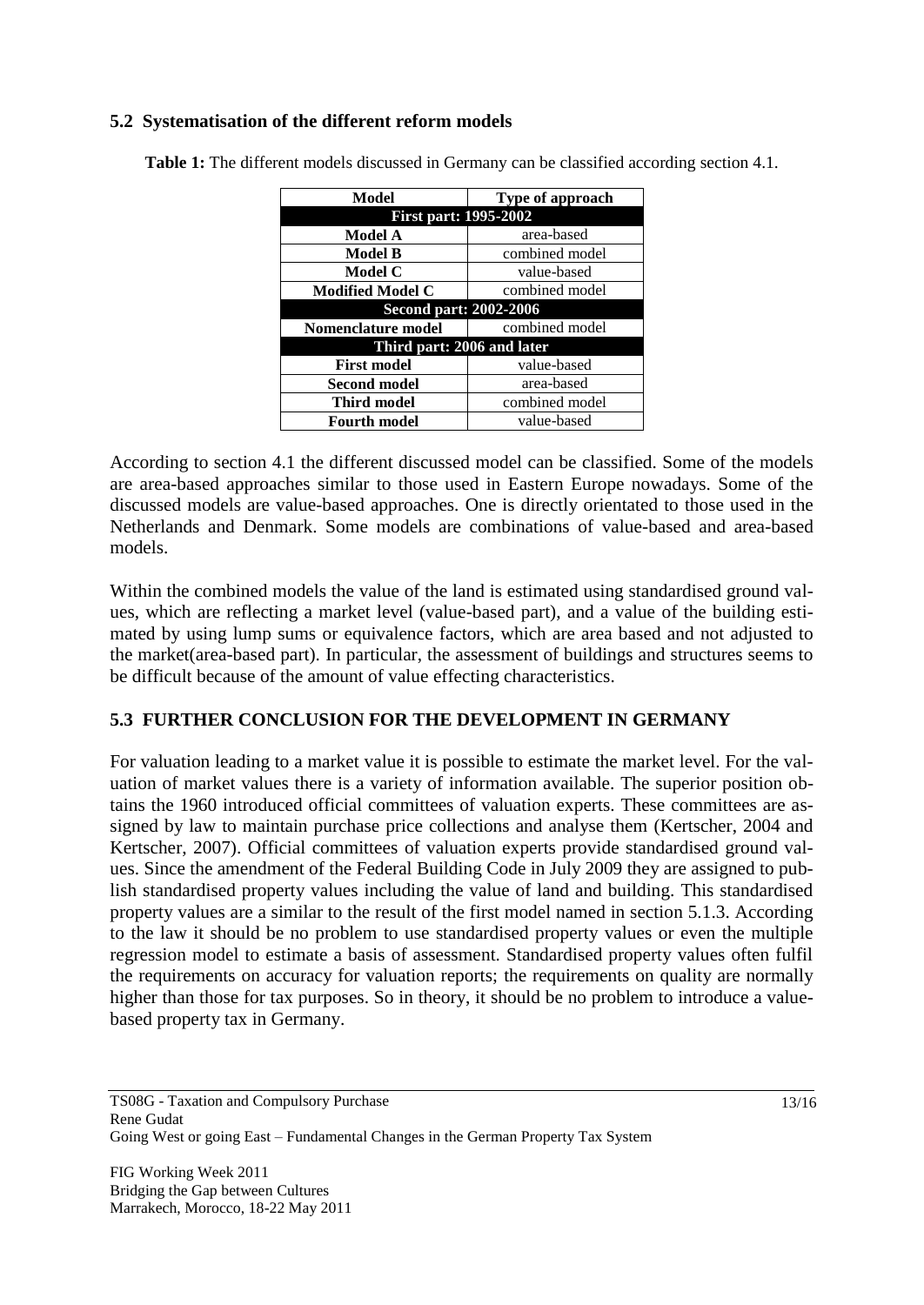### **6. CONCLUSION**

As showed in this paper property tax is very import for financing municipalities. So it is in Germany, too. For an equality of tax objects it is important to have an acceptable basis of assessment. There are different bases of assessment available. In Europe there are area-based approaches in the East, cadastral values in West and Central Europe and market values in the North; both cadastral values and market values leading to a value-based approach. Area-based approaches are criticized for their evident inequality. A lot of countries in East Europe are going to abolish area-based approaches and introduce value based approaches. Some countries in West and North Europe have showed the practical applicability of market value-based assessments for years. The international mainstream in Europe favours value-based approaches leading to a market value. This approaches taxes tax objects on their real value and reaches equality. The disadvantages on maintain and administer could be weakened by modern process design, mass appraisal approaches and automated data processing. The effects of advantages of value-based approaches outbalance the effects of the disadvantages clearly. Germany discusses different models. Some of these models are area based or combined approaches using parts of area-based approaches. Other models are value-based approaches. If Germany decides to introduce a area-based approach, it is to be supposed that there will be similar national and international criticism.

### **7. REFERENCES**

Arbeitsgruppe "Grundsteuer auf der Basis von Verkehrswerten". (2010). *Machbarkeitsstudie: Grundsteuer auf der Basis von Verkehrswerten.* Bremen: Senatorin für Finanzen Bremen.

Arbeitsgruppe "Kommunalsteuern" . (2003). Anlage e 6-2 zum Bericht der Arbeitsgruppe . Berlin: Bundesministerium der Finanzen.

Arbeitsgruppe der Länder Baden-Württemberg, Bayern und Hessen. (2010). *Eckpunkte für eine vereinfachte Grundsteuer nach dem Äquivalenzprinzip.*

Bird, R. M. (2004). Land and Property Taxes in Poland. In R. M. Bird, & E. Slack, *International Handbook of land and Property taxation* (S. 253-258). Northampton: Edward Elgar Publishing.

Bird, R. M., & Slack, E. (2005). Land and Property Taxation in 25 Countries: A Comparative Review. (U. M. Ifo Institute for Economic Research, Hrsg.) *CESifo DICE Report* (3), S. 34- 42.

BORST, Richard A; MCCLUSKEY, William J.: The Modified Comparable Sales Method as the Basis for a Property Tax Valuation System and its Relationship and Comparison to Spatially Autoregressive Valuation Methods. In: KAUKO, Tom; D'AMATO, Maurizio (Ed.): *Mass appraisal methods: An international perspective for property valuers.* Chichester, U.K, Ames, Iowa: Wiley-Blackwell, 2008 (Real estate issues), S. 49–69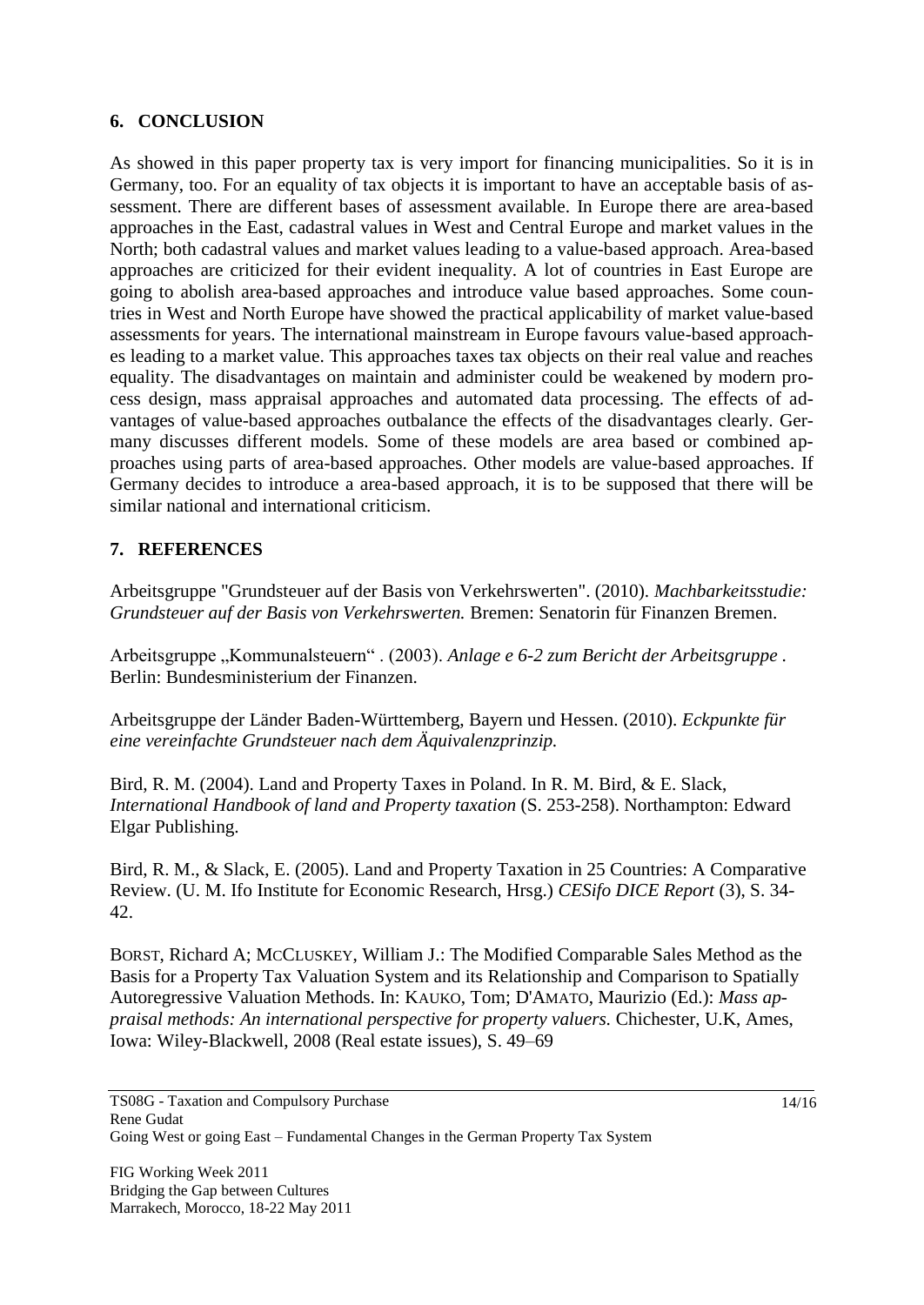de Vries, P., Jansen, S., Lamain, C., Boelhouwer, P., & Coolen, H. (2006). *Marktprijs en WOZ-waarde in de provincie Overijssel.* Delft: Onderzoeksinstitiuut OTB, Technische Universität Delft.

Gudat, R. (2010). Vergleich der Bemessungsgrundlage der Grundsteuer in Europa. *will be publish soon* .

Kathmann, R. M.; Kuijper, M. (2010). How to evaluate valuation models. *XXII FIG Congress 2006.* Munich

Kertscher, D. (2004). Digital Purchase Price Collections – The German way to provide Transparency for the Real Estate Markets. *FIG working week 2004.* Athens.

Kertscher, D. (2007). Base of Transparency in Markets of Real Estate in Germany: Purchase Price Collection and the Report of Real Estate. *FIG working week 2007.* Hong Kong: 2007.

Lehmbrock, M., & Coulmas, D. (2001). Grundsteuerreform im Praxistest - Verwaltungsvereinfachung, Belastungsveränderung, Baulandmobilisierung. Berlin: Deutsches Institut für Urbanistik.

Lim, L. C., McCluskey, W., & Davis, P. (2008). Area-Based Banding for Property Tax Assessment in Transitional Countries: An Empirical Investigation. (R. E. Society, Hrsg.) *Journal of Real Estate Literature , 16* (2), S. 201-215.

McCluskey, W. (2010). The Creation of Fiscal Space for the Property Tax: The Case of Central and Eastern Europe. *in Vorbereitung* .

Muller, A. (2000). Property Taxes and Valuation in Denmark. OECD Seminar about Property Tax Reforms and Valuation. Vienna.

Muller, A. (2005). Development of Danish Valuation Systems. *Seminar about Property Taxation.* Ankara

Rossmann, B. (2006). Vermögen und Vermögensbesteuerung in Österreich – Bestandsaufnahme und Reform der Bewertung von Grundvermögen. *Wirschaft und Gesellschaft* (3), S. 283-312.

Serres, A. d. (2008). *Reforming the Polish Tax System to Improve its Efficiency.* OECD Economics Department.

THOMPSON, John F., Jr.: Data Issues Involved with the Application of Automated Valuation Methods: A Case Study. In: KAUKO, Tom; D'AMATO, Maurizio (Ed.): *Mass appraisal methods: An international perspective for property valuers.* Chichester, U.K, Ames, Iowa: Wiley-Blackwell, 2008 (Real estate issues), S. 27–48